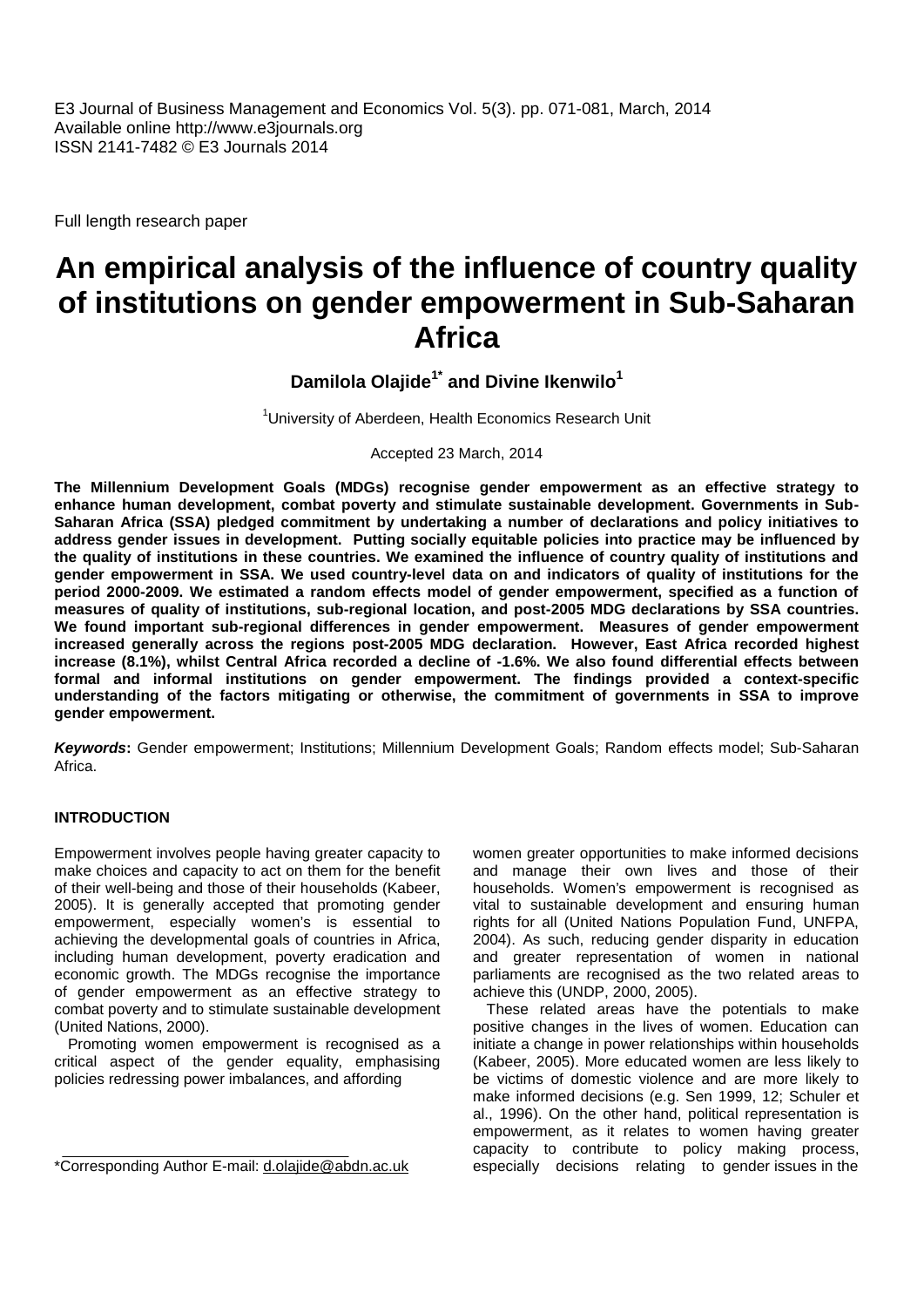country. The two areas are related in the sense that the more educated women are also more likely to participate in the political process in the country.

African governments have undertaken a number of declarations and policy initiatives to address gender issues in development. At the global level, the 2005 World summit in New York provided a platform for African heads of state, amongst others, to pledge their commitment to adopt national policies and strategies for achieving the Millennium Development Goals by 2006 (United Nations, 2005).

At the regional level, African governments pledged to actively promote gender parity principles, and implement legislations that guarantee women's property rights, amongst other commitments (African Union, AU, 2004), this was a major outcome of the Solemn Declaration on Gender Equality in Africa in Addis Ababa in 2004. Also, the various charters and mission statements of the AU recognise gender empowerment as essential element to achieving sustainable development (e.g. United Nations Economic Commission for Africa, UNECA, 2008). In addition, African governments have established various institutional mechanisms to mainstream gender in the formulation of policies and to undertake advocacy (African Development Forum, ADF, 2008).

In assessing the progress made against the background of these global and regional initiatives however, the conclusion has been that the normative gains are yet to be fully realised, suggesting that considerable gaps remain between socially equitable policies and practice (ADF, 2008). The recent progress report on the achievement of the MGDs indicate that despite modest improvement made in other areas, gender-based inequalities in decision-making power has persisted (UNDESA, 2013).

The theoretical literature emphasises the importance of key inter-related institutional areas defining social relations in a country determining the extent to which these goals are achieved (World Bank, 2001; Kabeer 2005; Goetz, 2003). This is particularly important for countries in SSA, where social relations are defined largely by cultural norms and traditional practices that make women generally subservient to men, thereby constrains their access to resources and ownership of productive assets (e.g. property rights) (Golla et al., 2011).

In their descriptive analysis of the major obstacles facing gender equality and empowerment in Africa, the African Development Forum identify institutional factors, including the presence of strong cultural and traditional practices constraining progress in the identified areas (ADF, 2008). These theoretical and descriptive overviews suggest potential relationship between gender empowerment and country institutions. However, there is little empirical analysis exploring this potential relationship.

There is widespread consensus that institutions matter

for development (Trebilock and Prado, 2011), just as gender empowerment. Institutions are the set of formal and informal rules and norms that shape behaviour in a society. A large body of literature indicates that institutions play the most crucial role in the process of empowering people and in the economic and social development of a country (Roy et al., 2008). Empowering people provides incentives for them to use their capabilities to improve their social and economic circumstances, thereby enhancing the level of socioeconomic development of the country. Also, prosperous countries are those where property rights are clearly defined and protected, the rule of law is established and enforced, and citizens irrespective of gender, have political and civil liberties (Coyne and Sober, 2010; Acemoglu and Johnson, 2005).

This paper contributes to the growing body of literature on gender empowerment-institutions relationship by examining empirically, the influence of country quality of institutions on gender empowerment in Sub-Saharan Africa. We model gender empowerment, specifically looking at the influence of quality of institutions on women representation at the national legislatures in 45 Sub- Saharan African countries. We feature the roles of levels of education (primary, secondary, and tertiary), the influence of the post-2005 MDG declaration as well as sub-regional differences in gender empowerment.

Using random effects econometric techniques, we analyse measures of quality of institutions commonly used in the literature. These measures capture the various aspects of institutional development including social, economic, and political institutions. We use country level data on gender-related areas of MDGs (MDG3: gender disparity in education and female representation in national legislatures), complemented with indicators of institutions data obtained from other sources covering the period 2000-2009 (10 years). We also employ model specification that allow for correlated individual country effects.

An empirical analysis of the potential influence of country quality of institutions on gender empowerment is important for some reasons. First, such an analysis enhances a context-specific understanding of the underlying factors that may help explain gaps between policy-making and practice.

The paper is organised as follows. The next section (Section 2) describes the materials and methods used. The descriptive and regression results are presented in Section 3. Section 4 presents the discussion.

# **MATERIALS AND METHODS**

# **Data**

Data for the analysis were obtained from several sources online. The MDGs address key development challenges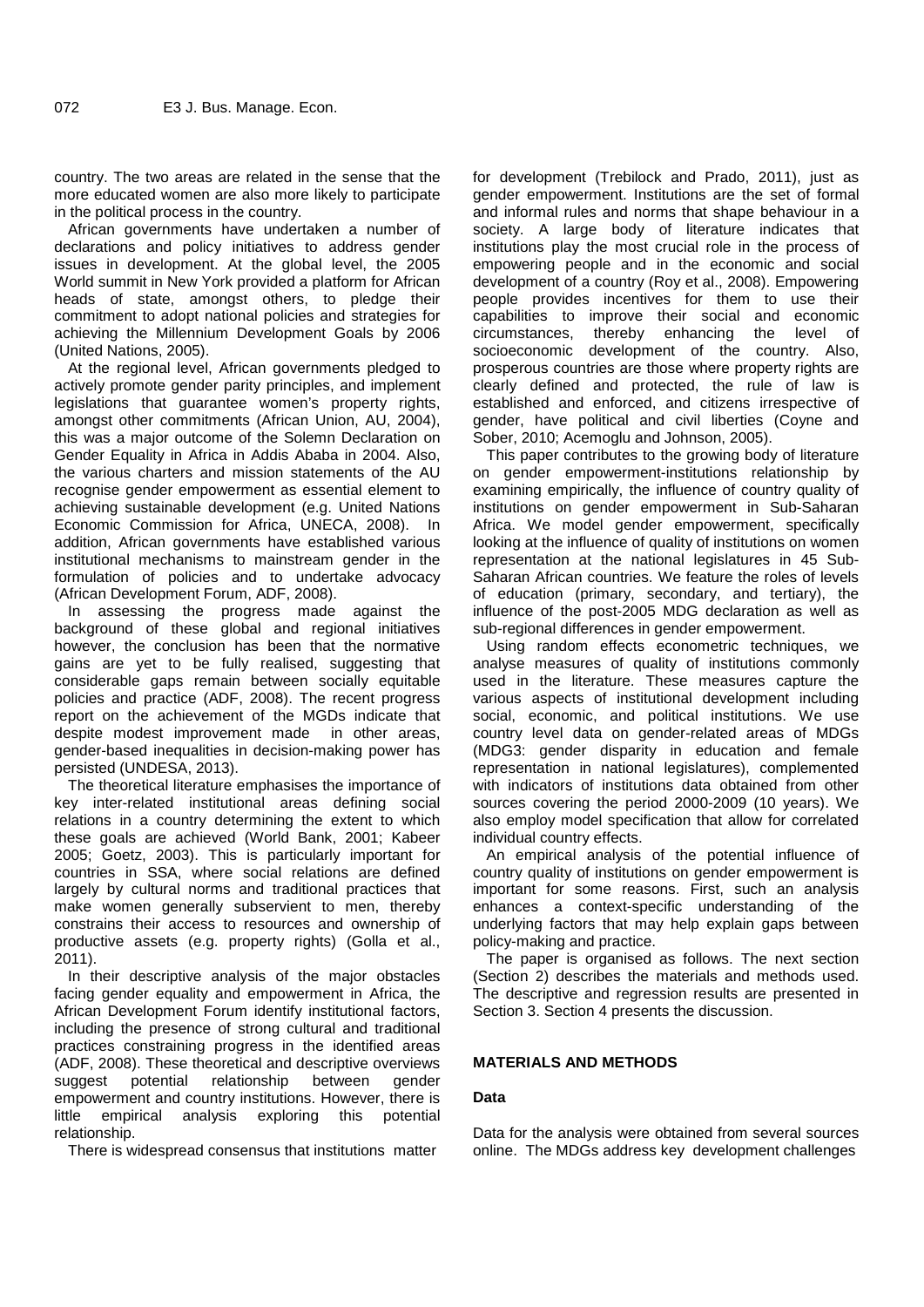relevant to African countries generally, with two explicitly gender-related areas (MGD3: gender disparity in education and female representation in national legislatures, and MDG5: maternal mortality). Data on gender empowerment were obtained from a databank of the official United Nations site for the MDGs<sup>i</sup>. We obtained data on the gender parity index for various levels of education (e.g. primary, secondary and tertiary education). The gender parity index measures the ratio of literate women to men. The bigger the ratio, the higher the proportion of literate women. It also provides information about the proportion (and number) of women compared to men; indeed any ratio greater than 1 is an indication of a great proportion of literate women compared to men.

Another source of data for this analysis is the World Bank Development Statistics<sup>ii</sup>, which provides data on several development indicators grouped in terms of health, labour and social protection, economic policy and external debt, education, infrastructure, etc. It is here that we obtain data on measures such as per capita growth in Gross Domestic Product (GDP).

Finally, we source data on the measures of quality of institutions from the Economic Freedom of the World  $(EFW)$  data sets, collected by the Frazer Institute<sup>iii</sup>, and the index of Economic Freedom collected by The Heritage Foundation<sup>iv, y</sup>. The EFW index is a summary esti measure of five different areas of a country's quality of institutions, covering 191 countries (Gwartney et al., 2010). From the EFW data set, we use the data on legal structure and security of property rights (Area 2). This is measured on a scale ranging between 0 (least free) to 10 (most free), indicating the degree to which the policies and institutions of a country are supportive of economic freedom in such areas as judicial independence, impartial courts, protection of property rights, adherence to the rule of law, integrity of the legal system, legal enforcement of contracts and regulatory restrictions on the ownership and sale of property<sup>vi, vii</sup>.

From the Heritage Foundation data set, we used the data on business freedom and regulation (Component 1), and freedom from corruption (Component 9). Each of these was measured on a scale ranging between 0 to 100, where 100 represents the maximum freedom. Business freedom measures the overall burden of regulation of business as well as the efficiency of government in the regulatory process. A score of 100 indicates the most friendly business environment. Freedom of corruption is derived originally from Transparency International's Corruption Perceptions Index, which measures the level of corruption in 180 countries vill ix.

From all the data sources, we also created regional indicators based on the World Health Organisation (WHO) Africa region for Sub-Saharan Africa (SSA) such as West Africa (includes countries such as Cote D'Ivoire, Nigeria), Southern Africa (includes countries such as

South Africa and Zimbabwe), East Africa (includes countries such as Kenya and Uganda), and Central Africa (includes countries such as Cameroon and Central African Republic). Although all data sources cover longer periods of data, for purposes of obtaining more useful data, we restricted attention to indicators for which we have a complete data for the period 2000 to 2009.

# **Model**

We consider a linear random effects model in which there are repeated measurements in periods (*t*) for each individual country (*i*). The model estimated has the general form of an individual-effects model (For a formal presentation of panel data models and estimation, see Baltagi, 2005):

$$
y_{ii} = X_{ii} S + \Gamma_{i} + e_{ii}
$$
  
\n $i = 1,... n; t = 1,... T$  (1)

Where  $y_i$  is the observed individual country measure of gender empowerment (dependent variable) in each of the *t* years, and *X* is a vector of observed independent variables; and s is a vector of parameters to be estimated. The error term in equation (1) consists of two elements:  $r_i$  and  $e_i$ ; where the term  $r_i$  is a random country-specific unobserved effect or unobserved characteristics of country *i* that remains constant overtime with  $r_i \sim (r, r_a^2)$ , and the term  $e_{it}$  is an idiosyncratic error with  $e_{it} \sim (0, r_e^2)$ .

Given the variance of  $r_i$  and  $e_{ik}$ , the total variance ( $r_u^2$ ) is given by:

$$
\Gamma_u^2 = (\Gamma_a^2 + \Gamma_e^2) \tag{2};
$$

and given a covariance  $Cov(u_{it}, u_{is}) = \dagger \frac{2}{a}$  for all *s* 0  $t$  , the intra-country correlation of the error terms  $(\rho)$  is given by:

$$
\dots = \Gamma_a^2 / (\Gamma_a^2 + \Gamma_e^2) \tag{3}
$$

The intra-country correlation coefficient is the proportion of the total variation of the error term attributed to the individual effects.

In panel data models, an important issue to address is whether individual country effects  $r_i$  are correlated with the observed independent variables *X*. If this is the case, the regression will yield an inconsistent estimate of (Cameron and Triveldi, 2009). The general approach to address this problem is to eliminate the fixed affects *i*. Therefore, we employ the Mundlak (1978) fixed-effects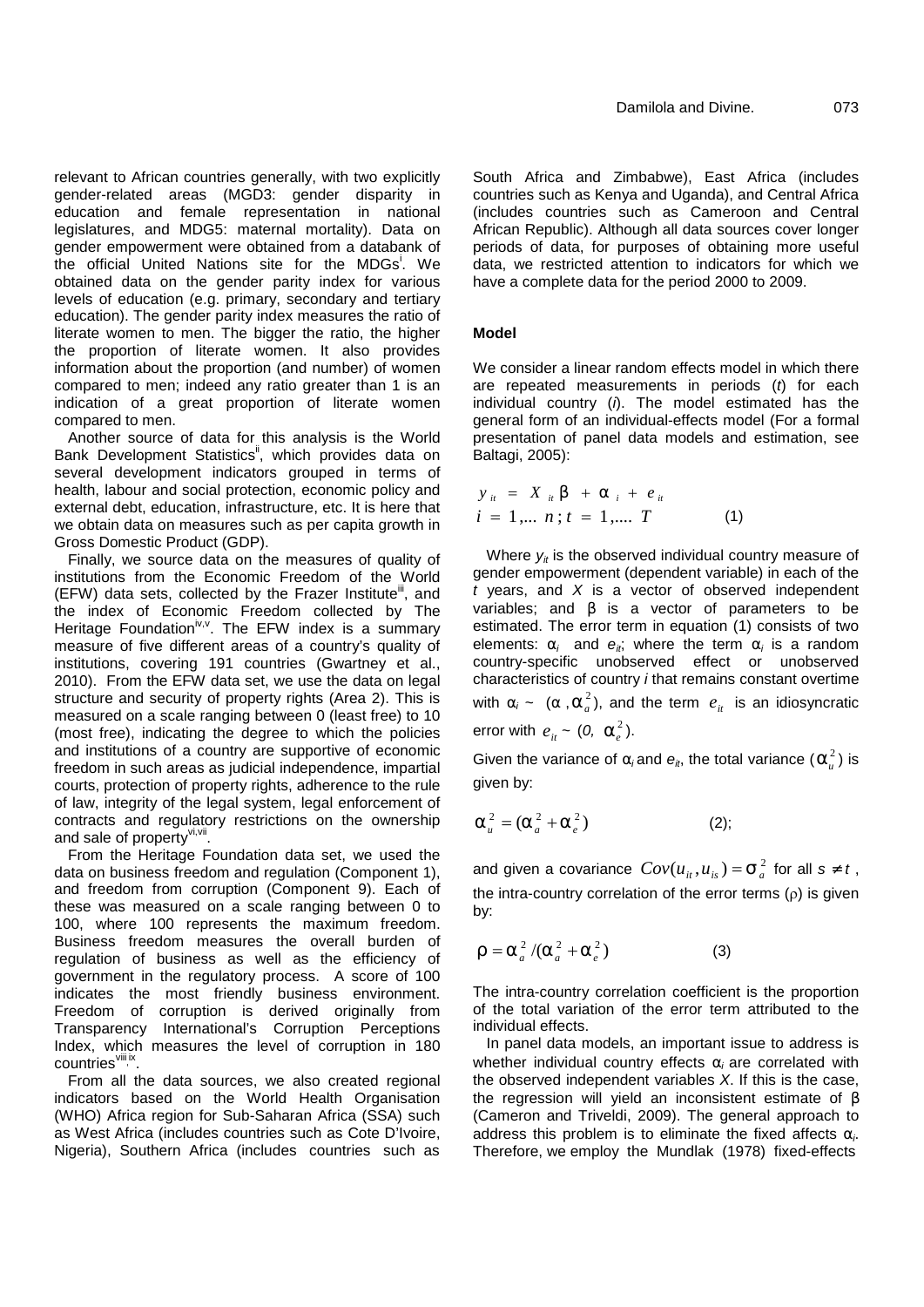**Table 1**. Summary statistics of variables (2000-2009)

| Variable                                       | Mean     | <b>SD</b> | <b>MIN</b> | Max   |
|------------------------------------------------|----------|-----------|------------|-------|
| % of parliamentary seats held by women         | 13.863   | 9.076     | 1.20       | 56.30 |
| Log of % of parliamentary seats held by women  | 2.419    | 0.681     | 0.18       | 4.03  |
| gender parity index-primary                    | 0.899    | 0.107     | 0.61       | 1.08  |
| Log of gender parity index-primary             | $-0.114$ | 0.126     | $-0.49$    | 0.08  |
| gender parity index-secondary                  | 0.810    | 0.221     | 0.28       | 1.38  |
| Log of gender parity index-secondary           | $-0.252$ | 0.298     | $-1.27$    | 0.32  |
| gender parity index-secondary                  | 0.599    | 0.338     | 0.06       | 1.66  |
| Log of gender parity index-secondary           | $-0.683$ | 0.614     | $-2.81$    | 0.51  |
| GDP per capita growth (annual %)               | 1.705    | 4.536     | $-17.79$   | 29.06 |
| Log of GDP per capita growth (annual %)        | 0.876    | 0.989     | $-3.50$    | 3.37  |
| Legal structure& property rights (out of 10)   | 4.627    | 1.355     | 1.02       | 8.15  |
| Log of legal structure& property rights        | 1.485    | 0.318     | 0.02       | 2.10  |
| Business freedom incl. regulation (out of 100) | 55.679   | 11.745    | 18.30      | 85.00 |
| Log of business freedom incl. regulations      | 3.996    | 0.226     | 2.91       | 4.44  |
| Freedom from corruption (out of 100)           | 27.586   | 12.903    | 10.00      | 70.00 |
| Log of freedom from corruption                 | 3.195    | 0.519     | 2.3        | 4.2   |
| Region1 - West Africa                          | 0.378    | 0.485     | $\Omega$   | 1     |
| Region2 - Southern Africa                      | 0.311    | 0.463     | 0          | 1     |
| Region3 - Eastern Africa                       | 0.156    | 0.363     | 0          |       |
| Region4 - Central Africa                       | 0.156    | 0.363     | 0          |       |
| Post-2005 MDG                                  | 0.4      | 0.490     | 0          | 1     |

approach to dealing with correlated error terms by taking the mean deviations of each of the time-varying covariates as the deviation from within-country means(Another approach is the first differencing approach, by substituting the value of the time varying variables in *t-1* from the value in period *t,* e.g. Jones, 2005).

In our analysis, the independent variables  $(X_{it})$  consist of both time-varying indicators of quality of institutions including gender disparities in education (primary, secondary and tertiary), annual GDP growth rate, legal structure and property rights, index of business freedom, and index of freedom from corruption) and a fixed timeinvariant factor (sub-region of location). In order to capture the possible effect of the post-2005 MDG declaration, we use the year dummies to create a binary variable (*post2005MDG*) taking the value of 1 in the post- 2005 MDG period (i.e.2006 to 2009) and the value 0, if otherwise<sup>x</sup>. We expect the level of gender empowerment to increase with improvement in indicators of quality of institutions, and in the post-2005 MDG period.

## **RESULTS**

#### **Descriptive results**

Table 1 shows the descriptive statistics of the variables.

More than half of the data used in this analysis covered countries in West Africa (38 percent) and Southern Africa (31 percent). Descriptive statistics of other variables showed mean differences in gender parity index for primary education (9 percent), secondary education (8 percent) and tertiary education (6 percent). This suggested that over the period, women were less empowered relative to men, at higher levels of education.

There was also a great variation in gender parity index at higher levels of education. GDP per capita grew at an average annual rate of 2 percent, even as there was a 5 percent variation between all the countries analysed. The average score for legal structure and property rights was about half (5 out of 10), and business freedom was a little above half (56 out of 100), and freedom from corruption was well below 30% (28 out of 100). The variations in these institutional variables were generally low at approximately 14%, 12% and13%, respectively.

Looking at the share (%) of parliamentary seats held by women on average, women in SSA held about 14 percent of the total seats in parliament in their respective countries over the period from year 2000 to 2009. This is consistent with the global average found by Goetz (2003). This proportion ranged from 1 percent to 56 percent, and also varied over time and between countries and regions. Figure 1 presents the distribution of the proportions of parliamentary seats held by women over the study period, broken down into four SSA sub-regions.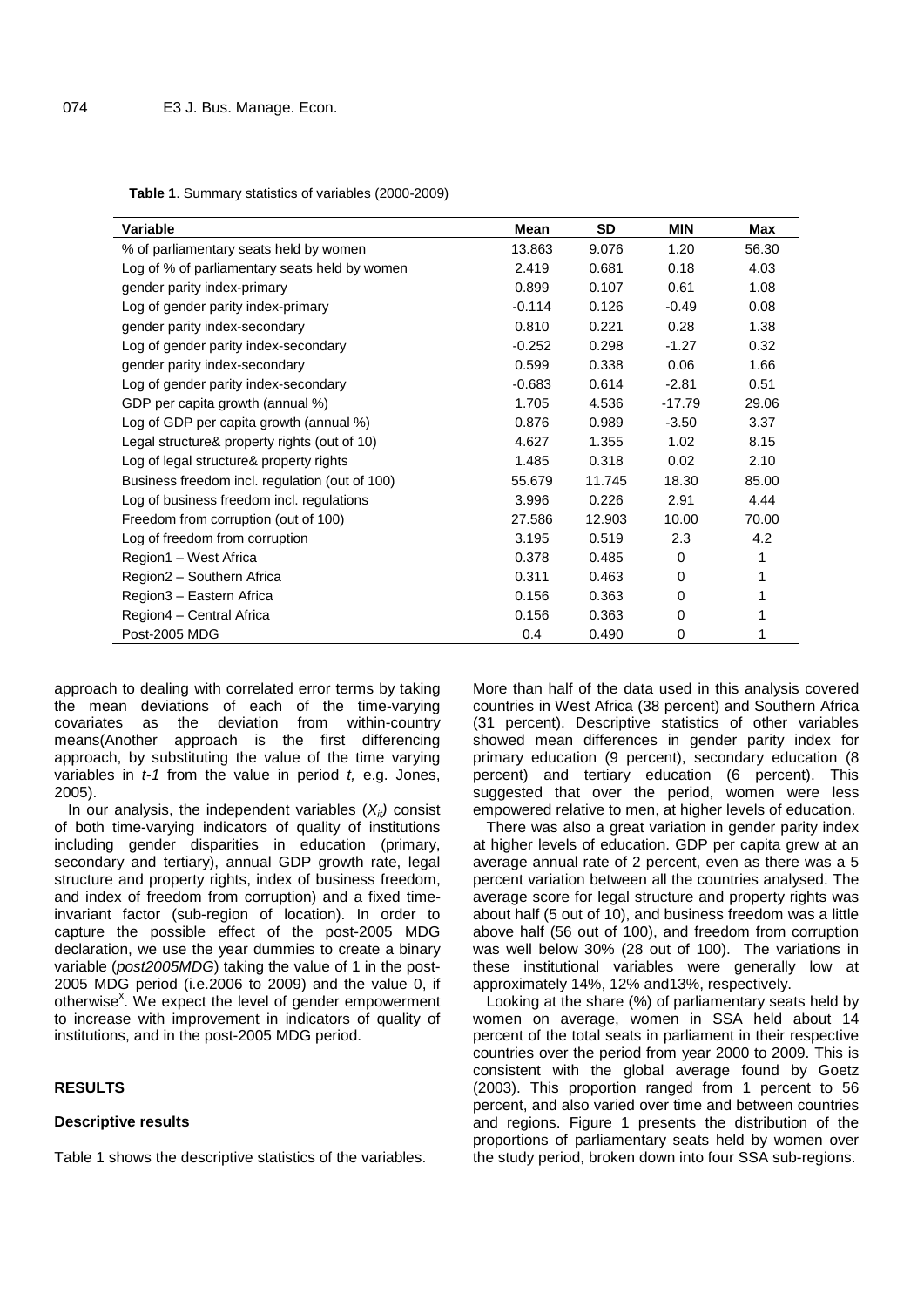

**Figure 1:** Distribution of gender empowerment overtime

| Year           | Overall | <b>West Africa</b> | <b>Southern Africa</b> | <b>East Africa</b> | <b>Central Africa</b> |
|----------------|---------|--------------------|------------------------|--------------------|-----------------------|
| 2000           |         | ٠                  | ٠                      | ۰                  |                       |
| 2001           | 6.657   | $-7.072$           | 10.099                 | 25.976             | 2.217                 |
| 2002           | 10.412  | 15.219             | 1.368                  | 20.756             | $-6.602$              |
| 2003           | 9.505   | 21.100             | 5.708                  | 8.206              | 17.389                |
| 2004           | 6.375   | 0.251              | 3.780                  | 17.358             | 8.571                 |
| 2005           | 2.998   | 6.721              | $-2.399$               | $-0.533$           | 27.733                |
| 2006           | 12.260  | 12.466             | 8.821                  | 23.309             | $-0.023$              |
| 2007           | 0.918   | 0.595              | 1.117                  | 3.585              | $-0.408$              |
| 2008           | 4.108   | 6.830              | 3.190                  | 0.425              | 9.141                 |
| 2009           | 0.645   | $-8.128$           | 9.711                  | 5.269              | $-15.000$             |
| average annual | 5.986   | 5.331              | 4.599                  | 11.594             | 4.780                 |
| Av. post MDG   | 4.483   | 2.941              | 5.710                  | 8.147              | $-1.572$              |

**Table 2.** Changes in share of women in national legislatures (2000-2009)

There were general upward trends in women empowerment in all sub-regions, although the rates of empowerment differed by sub-region. For example, East Africa had overall greater levels as well as changes in the levels of empowerment compared to the average SSA regional levels and to the levels in other sub-regions. This was followed by Southern Africa, which also recorded above regional average levels of women empowerment. Central Africa has the lowest levels of women empowerment overtime.

The dashed vertical line in Figure 1 indicates the 2005 MDG declaration. The year 2006 corresponds to the year that African heads of state pledged their commitment to put in place policies and strategies for achieving MGDs. Two interesting points are worth noting. Firstly, the overall rate of increase in the share (%) of women in national legislatures in SSA increased during 2005/06 was significantly higher than the increase during 2004/05, but this increase appeared to level off afterwards. In terms of annual changes (Table 2), this result corresponds to an increase from 3% during 2004/05 to 12.3% during 2005/06, representing more than 4 times as great, but has declined generally afterwards.

Secondly, at the sub-regional level however, similar trends were observed for all of the sub-regions, except Central Africa, which recorded a significant decline (- 0.023%) during 2005/06. More generally, countries in East Africa appear to respond to the post-2005 MDG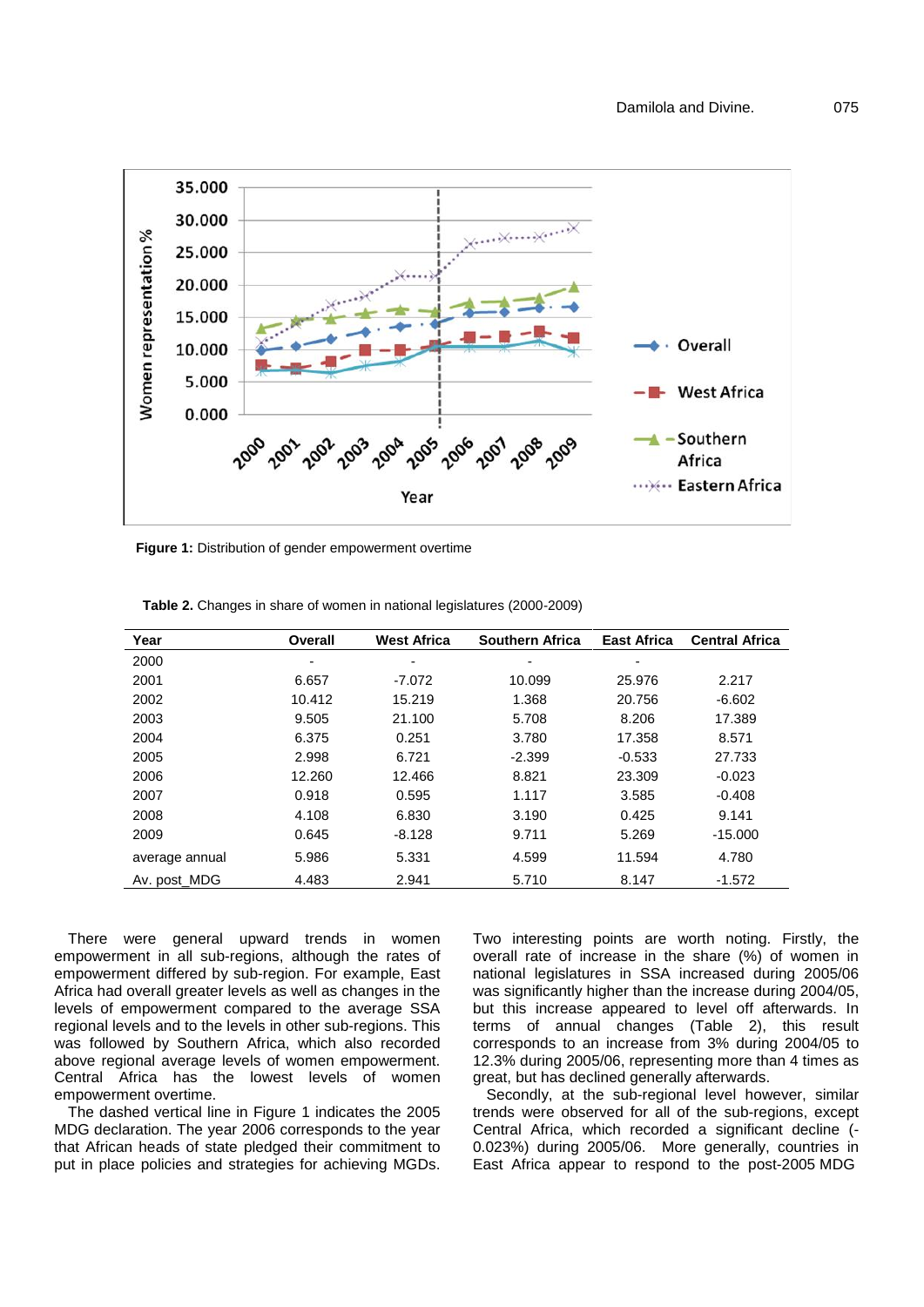declaration more significantly than countries in any other sub-regions in SSA. The change in the share (%) of parliamentary seats held by women post-2005 MDG declaration is highest for East Africa (8.1%), whilst it declined by about -2% annually in Central Africa. In addition, the gap between East Africa and the other subregions in terms of gender empowerment, continued to widen more significantly since the post-2005 MDG declaration (Figure 1).

# **Regression results**

Tables 3 and 4 show the regression results for the random effects estimation and random effects estimation with Mundlak (1978) specification, respectively. The Mundlak specification provides a way of relaxing the assumption of uncorrelated individual effects. The dependent variable was gender-empowerment as measured by the share (%) of parliamentary seats held by women. We used the Stata vs. 11 for estimations. Separate models were estimated for the three stages of education attainment; that is, primary, secondary and tertiary $x<sup>x<sub>i</sub></sup>$ . In estimation, we used a stepwise approach, which allowed us to use an education variable at a time and observe how the results change as more indicators of quality of institutions were included. Firstly, we estimated a model with only education (Basic model), sub-region of location and post-MDG declaration, and a model with additional institutional variables ('with added institutions') included. In order to aid interpretation, the coefficients on the time-varying variables are the elasticities measuring the percentage change in gender empowerment attributed to 1% percentage change in a particular covariate, whilst controlling for other covariates.

Firstly, we examined the elasticities measuring the relative changes in gender-empowerment attributed to relative changes in gender parity index by levels of education (primary, secondary and tertiary). When gender parity index in primary education was used and controlling for other covariates, the result indicates that 1% increase in gender parity index in primary education increased the share of women representation by 2.24% on average, which was elastic and highly statistically significant. This inelastic result remained consistent when other indicators of quality of institutions were controlled for.

When gender parity index in secondary education was used and controlling for other covariates, the coefficient of elasticity was positive but statistically not different from zero. With the inclusion of other indicators of quality of institution however, the result indicated that 1% increase in gender parity index in primary education increased the share of women representation by only 0.92% on average (inelastic), which narrowly missed the unit elasticity threshold of 1), but statistically significant at the 5% level. The relative change in gender empowerment

attributed to gender parity index in tertiary education was negative and statistically not different from zero. The results suggest that the level of education has differential impacts on gender-empowerment, with primary education showing the strongest impact.

Next, we examined the effect of sub-region of location pre- and post-2005 MDG declaration. Again, the results differ according to the education variable used in the model. In the pre-MDG period (2000-2005), the share of women in national legislature increased significantly in Eastern Africa than in West Africa (reference sub-region). There was no statistical difference between the reference sub-region, Southern Africa and Central Africa. In the post-MDG period (2006-2009) however, the share of women in national legislature increased significantly in all of the sub-regions but Central Africa, where the increase was statistically not different from zero. Comparing between the pre- and post-2005 MDG periods, gender empowerment improved in most of the sub-regions, except for Central Africa.

Controlling for gender parity in higher levels of education (i.e. secondary and tertiary), both Southern and Eastern Africa sub-regions have statistically significant increase in gender empowerment in the pre-2005 MDG declaration compared to West Africa. Also, the estimate and level of statistical significance appeared to increase with the level of education. For example, the decline in gender empowerment in Central Africa pre-2005 MDG, became statistically significant in the models controlling for gender parity in secondary and tertiary education.

We also examined the elasticities measuring the relative changes in gender-empowerment attributed to relative changes in the other indicators of quality of institutions. The results indicated that 1% increase in freedom of corruption decreased the share of women representation by -0.05%, -0.018%, and -0.071% on average, respectively. These coefficients of elasticity were within the inelastic range but were statistically significant. None of the remaining indicators of quality of institutions were statistically significant. In the model controlling for gender parity in tertiary education however, the coefficient of elasticity was positive and statistically significant, suggesting that 1% increase in legal structure and property rights index increased the share of women representation by 0.165% (inelastic).

Some differences were observed in the models with Mundlak (1978) specification. Firstly, the results on levels of education were not sensitive to model specification. However, eliminating the unobserved individual-effects  $(\alpha_i)$  in the Mundlak specification improved our understanding of the results to some extent. The degree of response of gender-empowerment to changes in gender parity in primary education increased to approximately 3.00%, whilst the inclusion of other indicators of quality of institution made little difference to the previous results.

Largely because of the structure of our data with little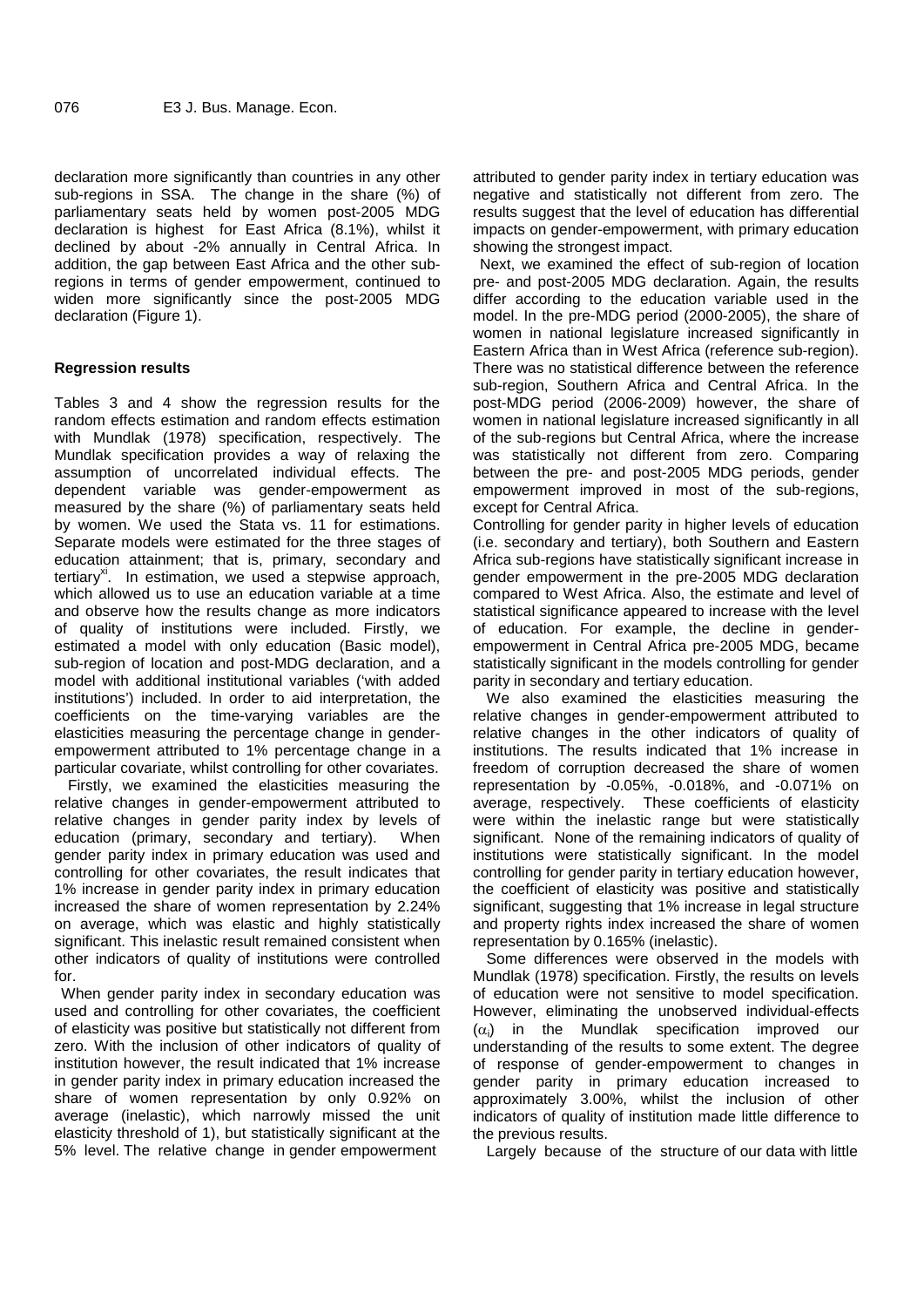|                                            | <b>Primary</b> |                            | Secondary    |                            | <b>Tertiary</b> |                            |
|--------------------------------------------|----------------|----------------------------|--------------|----------------------------|-----------------|----------------------------|
| Variable: 1, 2                             | <b>Basic</b>   | with added<br>institutions | <b>Basic</b> | with added<br>institutions | <b>Basic</b>    | with added<br>institutions |
| Log (gender parity-primary)                | 2.239***       | $2.074***$                 |              |                            |                 |                            |
|                                            | (0.490)        | (0.679)                    |              |                            |                 |                            |
| Log (gender parity-secondary)              |                |                            | 0.229        | $0.919**$                  |                 |                            |
|                                            |                |                            | (0.289)      | (0.413)                    |                 |                            |
| Log (gender parity-tertiary)               |                |                            |              |                            | $-0.0976$       | $-0.0699$                  |
|                                            |                |                            |              |                            | (0.139)         | (0.194)                    |
| Log(economic growth)                       |                | $-0.00149$                 |              | $-0.00664$                 |                 | 0.0371                     |
|                                            |                | (0.0372)                   |              | (0.0454)                   |                 | (0.0585)                   |
| Log(legal & property rights)               |                | $-0.0955$                  |              | $-0.207$                   |                 | $0.165*$                   |
|                                            |                | (0.116)                    |              | (0.140)                    |                 | (0.092)                    |
| Log(business freedom)                      |                | 0.196                      |              | 0.118                      |                 | 0.0560                     |
|                                            |                | (0.141)                    |              | (0.179)                    |                 | (0.232)                    |
| Log(freedom from corruption)               |                | $-0.0547*$                 |              | $-0.0184**$                |                 | $-0.0707*$                 |
|                                            |                | (0.0312)                   |              | (0.0076)                   |                 | (0.0401)                   |
| Region2(Southern Africa) <sup>3</sup>      | 0.103          | 0.319                      | $0.406*$     | 0.566                      | $0.436*$        | 0.392                      |
|                                            | (0.216)        | (0.337)                    | (0.244)      | (0.373)                    | (0.246)         | (0.426)                    |
| Region3 (East Africa)                      | $0.516**$      | 0.503                      | $0.681***$   | $0.625*$                   | 0.562**         | $0.760*$                   |
|                                            | (0.248)        | (0.372)                    | (0.264)      | (0.361)                    | (0.248)         | (0.413)                    |
| Region3 (Central Africa)                   | $-0.0588$      | $-0.210$                   | $-0.0615$    | $-0.332*$                  | $-0.0943$       | $-0.299*$                  |
|                                            | (0.251)        | (0.192)                    | (0.284)      | (0.183)                    | (0.073)         | (0.150)                    |
| Post_mdg#(West Africa)                     | $0.242***$     | 0.0090                     | $0.361***$   | 0.0698                     | $0.550***$      | $-0.0337$                  |
|                                            | (0.0784)       | (0.0866)                   | (0.0880)     | (0.0931)                   | (0.114)         | (0.156)                    |
| Post_mdg#(Southern Africa)                 | $0.397*$       | $0.596*$                   | 0.762***     | $0.882**$                  | 0.836***        | $0.852*$                   |
|                                            | (0.220)        | (0.345)                    | (0.252)      | (0.384)                    | (0.267)         | (0.449)                    |
| Post_mdg#(East Africa)                     | $0.904***$     | $0.799**$                  | 1.182***     | $1.017***$                 | 1.276***        | $1.253***$                 |
|                                            | (0.257)        | (0.383)                    | (0.267)      | (0.361)                    | (0.273)         | (0.426)                    |
| Post_mdg#(Central Africa)                  | 0.172          | 0.123                      | 0.311        | 0.217                      | 0.134           | $-0.155$                   |
|                                            | (0.255)        | (0.420)                    | (0.290)      | (0.417)                    | (0.272)         | (0.596)                    |
| Constant                                   | 2.410***       | 3.464***                   | 2.064***     | $3.100***$                 | 1.900***        | $2.111*$                   |
|                                            | (0.165)        | (0.652)                    | (0.186)      | (0.796)                    | (0.193)         | (1.133)                    |
| Wald (Chi <sub>2</sub> ) test <sup>5</sup> | 120.7          | 95.2                       | 82.8         | 76.1                       | 62.5            | 33.0                       |
| Obs.                                       | 355            | 142                        | 284          | 113                        | 192             | 75                         |
| No. of country                             | 43             | 23                         | 41           | 20                         | 36              | 19                         |

#### **Table 3:** Random effects regression results

Notes: <sup>1</sup> The dependent variable = Log (% of women in national legislature); <sup>2</sup> Standard errors in parentheses \*\*\* p<0.01, \*\* p<0.05, \* p<0.1; *<sup>3</sup>* Reference sub-region = West Africa; *4 , 5* The p-value for each of the models =0.000.

within variations overtime, the coefficients on the mean deviation variables were of interest. The coefficient on the mean deviations indicated that whilst indicators of quality of institutions such as the economy imposes a positive and statistically significant individual effects on genderempowerment, legal structure and property rights, freedom from corruption imposed negative and statistically significant individual effects on gender empowerment. Notice also that except for East Africa, the effect of sub-region of location disappeared once the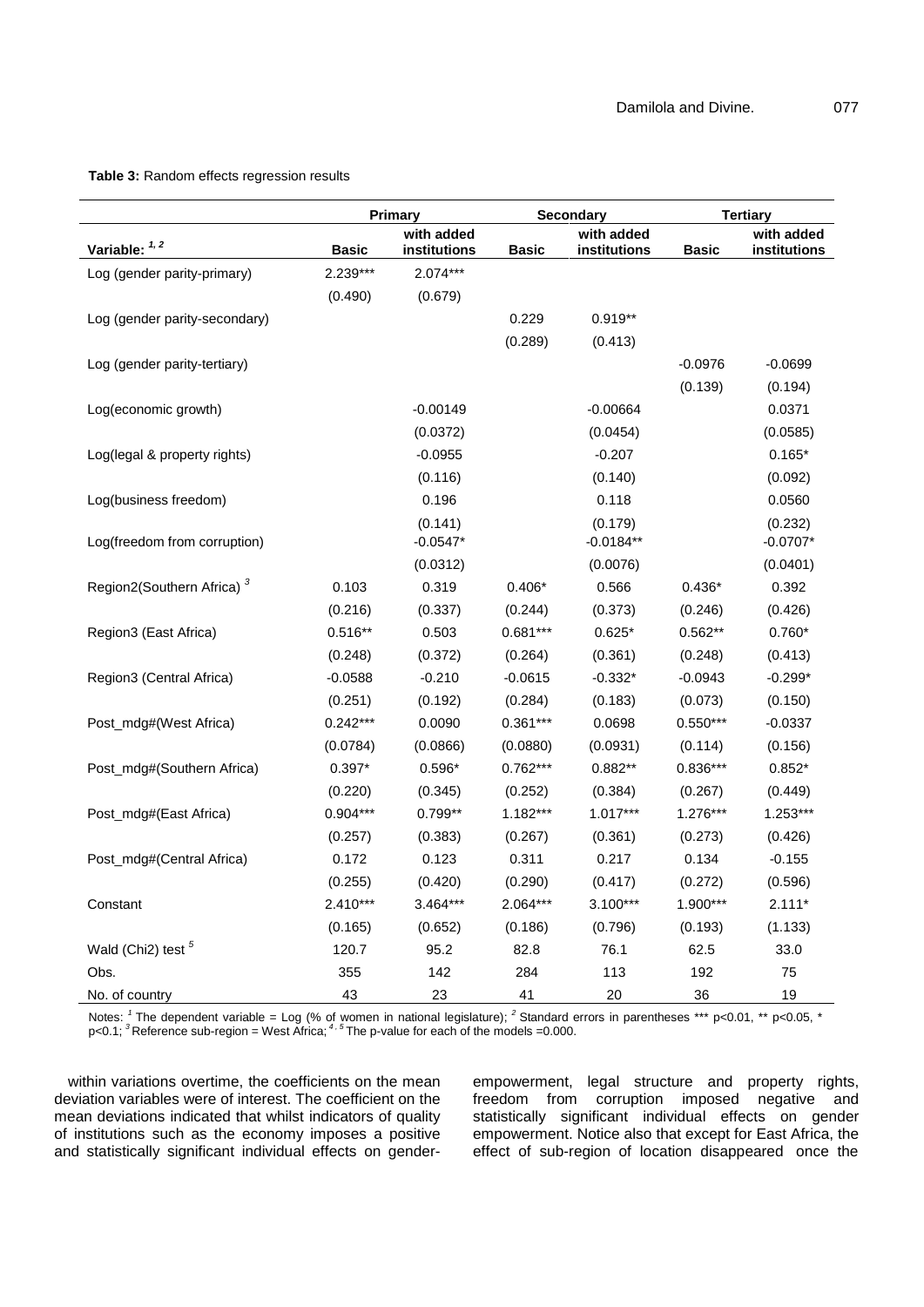# **Table 4:** Random effects regression results with Mundlak (1978) specification

|                                            | <b>Primary</b> |                            | <b>Secondary</b> |                            | <b>Tertiary</b> |                            |
|--------------------------------------------|----------------|----------------------------|------------------|----------------------------|-----------------|----------------------------|
| Variable: 1, 2                             | <b>Basic</b>   | with added<br>institutions | <b>Basic</b>     | with added<br>institutions | <b>Basic</b>    | with added<br>institutions |
| Log (gender parity-primary)                | 2.975***       | 1.904**                    |                  |                            |                 |                            |
|                                            | (0.618)        | (0.789)                    |                  |                            |                 |                            |
| Mean(gender parity-primary)                | $-2.131*$      | $-1.424$                   |                  |                            |                 |                            |
|                                            | (1.111)        | (2.070)                    |                  |                            |                 |                            |
| Log (gender parity-secondary)              |                |                            | 0.211            | $0.987*$                   |                 |                            |
|                                            |                |                            | (0.412)          | (0.578)                    |                 |                            |
| mean(gender parity-secondary)              |                |                            | 0.045            | $-1.116$                   |                 |                            |
|                                            |                |                            | (0.032)          | (1.464)                    |                 |                            |
| Log (gender parity-tertiary)               |                |                            |                  |                            | $-0.0955$       | $-0.261$                   |
|                                            |                |                            |                  |                            | (0.184)         | (0.204)                    |
| mean (gender parity-tertiary)              |                |                            |                  |                            | $-0.0129$       | 1.354                      |
|                                            |                |                            |                  |                            | (0.469)         | (1.374)                    |
|                                            |                | $-0.0138$                  |                  | $-0.0164$                  |                 | 0.0287                     |
| Log(economic growth)                       |                |                            |                  |                            |                 |                            |
|                                            |                | (0.0370)                   |                  | (0.0456)                   |                 | (0.0551)                   |
| Mean(economic growth)                      |                | $0.162***$                 |                  | $0.157**$                  |                 | $0.136**$                  |
|                                            |                | (0.0553)                   |                  | (0.0647)                   |                 | (0.0669)                   |
| Log(legal & property rights)               |                | $-0.0849$                  |                  | $-0.168$                   |                 | 0.159                      |
|                                            |                | (0.116)                    |                  | (0.139)                    |                 | (0.277)                    |
| Mean(legal & property rights)              |                | $-0.468**$                 |                  | $-0.473**$                 |                 | $-0.556*$                  |
|                                            |                | (0.203)                    |                  | (0.232)                    |                 | (0.329)                    |
| Log(business freedom)                      |                | $0.230*$                   |                  | 0.160                      |                 | $0.201*$                   |
|                                            |                | (0.140)                    |                  | (0.176)                    |                 | (0.114)                    |
| Mean(business freedom)                     |                | $-0.0133$                  |                  | $-0.0116$                  |                 | $-0.0115$                  |
|                                            |                | (0.0031)                   |                  | (0.0276)                   |                 | (0.0491)                   |
| Log(freedom from corruption)               |                | $-0.0780*$                 |                  | $-0.0536**$                |                 | $-0.145$                   |
|                                            |                | (0.0433)                   |                  | (0.0247)                   |                 | (0.101)                    |
| Mean(corruption)                           |                | $-0.0494**$                |                  | $-0.0508**$                |                 | $-0.0675**$                |
|                                            |                | (0.0238)                   |                  | (0.0223)                   |                 | (0.0327)                   |
| Region2(Southern Africa) <sup>3</sup>      | 0.246          | 0.386                      | 0.399            | 0.570                      | 0.441           | $-0.0243$                  |
|                                            | (0.230)        | (0.414)                    | (0.265)          | (0.468)                    | (0.275)         | (0.684)                    |
| Region3 (East Africa)                      | $0.612**$      | 0.566                      | $0.680**$        | 0.660                      | $0.562**$       | 0.599                      |
|                                            | (0.255)        | (0.472)                    | (0.267)          | (0.431)                    | (0.253)         | (0.528)                    |
| Region3 (Central Africa)                   | $-0.0691$      | $-0.200$                   | $-0.0606$        | $-0.0494$                  | $-0.0946$       | $-0.164$                   |
|                                            | (0.253)        | (0.352)                    | (0.287)          | (0.369)                    | (0.277)         | (0.709)                    |
| Post_mdg#(West Africa)                     | $0.189**$      | 0.0132                     | $0.362***$       | 0.0552                     | $0.549***$      | $-0.106$                   |
|                                            | (0.0827)       | (0.0911)                   | (0.0909)         | (0.0942)                   | (0.116)         | (0.147)                    |
| Post_mdg#(Southern Africa)                 | $0.529**$      | 0.665                      | $0.756***$       | $0.886*$                   | $0.842***$      | 0.462                      |
|                                            | (0.231)        | (0.417)                    | (0.270)          | (0.470)                    | (0.293)         | (0.690)                    |
|                                            | 0.952***       | $0.866*$                   | $1.181***$       | 1.049**                    | 1.276***        | $1.135***$                 |
| Post_mdg#(East Africa)                     |                |                            |                  |                            |                 |                            |
|                                            | (0.260)        | (0.472)                    | (0.269)          | (0.432)                    | (0.280)         | (0.535)                    |
| Post_mdg#(Central Africa)                  | 0.139          | 0.122                      | 0.315            | 0.160                      | 0.133           | 0.0468                     |
|                                            | (0.257)        | (0.381)                    | (0.298)          | (0.401)                    | (0.279)         | (0.740)                    |
| Constant                                   | 4.342***       | 4.509**                    | 2.025***         | 3.903***                   | 1.907***        | 3.188                      |
|                                            | (1.020)        | (2.050)                    | (0.657)          | (1.458)                    | (0.382)         | (2.206)                    |
| Wald (Chi <sub>2</sub> ) test <sup>5</sup> | 120.7          | 116.5                      | 82.4             | 93.7                       | 62.3            | 44.3                       |
| Obs.                                       | 355            | 142                        | 284              | 113                        | 192             | 75                         |
| Num. of country                            | 43             | 23                         | 41               | 20                         | 36              | 19                         |

Notes: *<sup>1</sup>* The dependent variable = Log(% of women in national legislature); *<sup>2</sup>* Standard errors in parentheses \*\*\* p<0.01, \*\* p<0.05, \* p<0.1; *<sup>3</sup>* Reference sub-region= West Africa; *<sup>4</sup> , 5* The p-value for each of the models =0.000.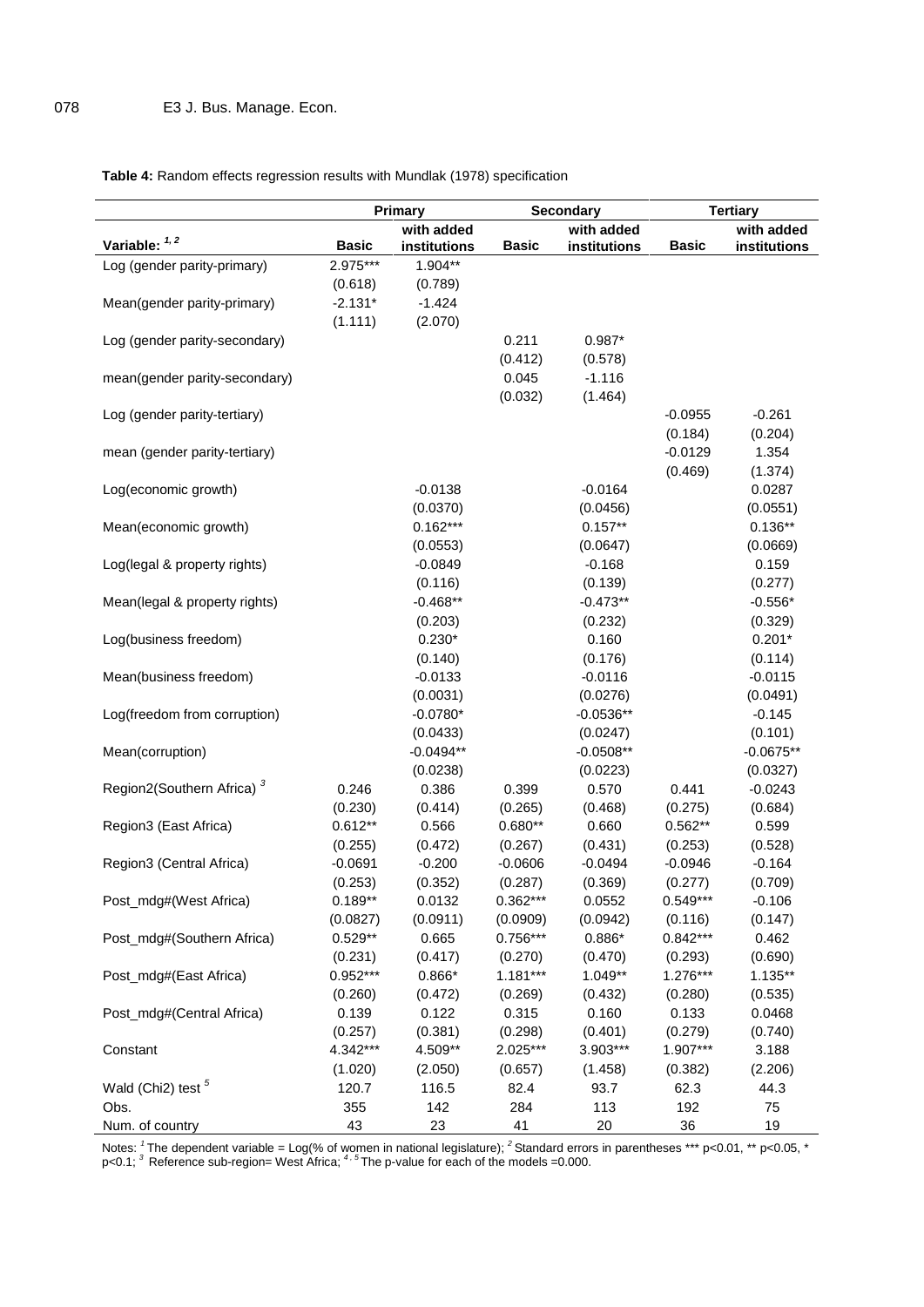|             | <b>Standard random effects</b> |                          | Random effects with<br><b>Mundlak specification</b> |                          |  |
|-------------|--------------------------------|--------------------------|-----------------------------------------------------|--------------------------|--|
| R-squared   | <b>Basic</b>                   | <b>With institutions</b> | <b>Basic</b>                                        | <b>With institutions</b> |  |
| Primary     |                                |                          |                                                     |                          |  |
| Overall $1$ | 0.278                          | 0.409                    | 0.303                                               | 0.616                    |  |
| Secondary   |                                |                          |                                                     |                          |  |
| Overall     | 0.289                          | 0.409                    | 0.612                                               | 0.186                    |  |
| Tertiary    |                                |                          |                                                     |                          |  |
| Overall     | 0.187                          | 0.262                    | 0.288                                               | 0.379                    |  |

**Table 5.** Comparing models, using overall R-squared values

Note: <sup>1</sup>The R<sup>2</sup> reported for 'overall' are based on the random effects estimator.

other indicators of quality of institutions were included in the models.

The coefficient on the Wald (Chi2) tests provided a test of the joint significance of the effects of individual variables on gender empowerment. Each of the coefficient has a *p*-value=0.000, suggesting that the individual effects were jointly significantly significant. 45 c<br>Also, the goodness of fit of each of the models was Our Also, the goodness of fit of each of the models was Our assessed using the  $R^2$  measures for overall (random cunderstain effects) estimator across the models (Table  $5)^{xii}$ . On the basis of the  $R^2$  values, the random effects model with gove Mundlak (1978) specification was preferred generally (Table 5).

Finally, these results have important implications for our understanding of the role of institutions in the process of improving gender empowerment. Firstly, the findings are generally consistent with Coyne and Sobel (2010), who used time-series analysis to examine the relationship between indicators of quality of institutions in 190 countries covering 35 years<sup>xiii</sup>. Their findings suggested that whilst the changes in the formal aspect of a country's institution such as economic and political were non-stationary (changes were permanent), the changes in informal aspects of institutions such as measures of civil liberties, legal structure and property rights may take a long time to manifest. Their study also indicated that most of a country's institutions are co-integrated, suggesting that reforms are jointly undertaken across various indicators of institutions for a sustainable institutional change.

We also found differential effects between formal and informal institutional variables on gender empowerment. The degree of response of gender empowerment to changes in primary education was (elastic) much greater than the response to changes on the informal institutions such as legal structure and property rights, which was largely inelastic.

#### **Discussion**

The motivation for this paper was based on the view that the various declarations and policy initiatives undertaken by African governments to address gender-related issues in development have not translated into the expected normative gains, thereby leaving gaps between socially equitable policy-making and practice. We contributed to this literature by examining empirically, the influence of country quality of institutions on gender empowerment in 45 countries in Sub-Saharan Africa.<br>Our findings highlighted t

the context-specific understanding of underlying factors mitigating or otherwise of meeting the commitments of African governments to improve gender empowerment. Firstly, we found indications of improvement in gender empowerment following the 2005 MDG pledge by African heads of state. However, this improvement had not been sustained overtime. Secondly, the response of governments in Sub-Saharan Africa to gender issues in development appeared to differ according to the subregion of location, with East Africa accounting for the strongest improvement in gender empowerment during the period under consideration, compared to other subregions. By implication, the gap between policy initiatives and practice is wider for these other sub-regions relative to East Africa.

Secondly, we found important differences between the influence of indicators of formal and informal institutions. Whilst the relative change in gender empowerment attributed to changes in primary and secondary education (formal institutions) was highly elastic (at least 2%), the relative changes attributable to changes in property rights and corruption (informal institutions) were inelastic. Rather, these informal institutional variables imposed some unobserved country individual effects generally. These institutions were largely informal in Sub-Saharan Africa, as they may be reflecting some strong cultural and traditional ways of doing things, which were slow to change and constraining progress towards achieving gender empowerment.

Also, the joint statistical significance of the institutional variables suggested that institutional reforms to nurture effective gender empowerment need to be jointly undertaken across various institutions. As a previous study has demonstrated, this is because a change in one institutional variable may require a simultaneous change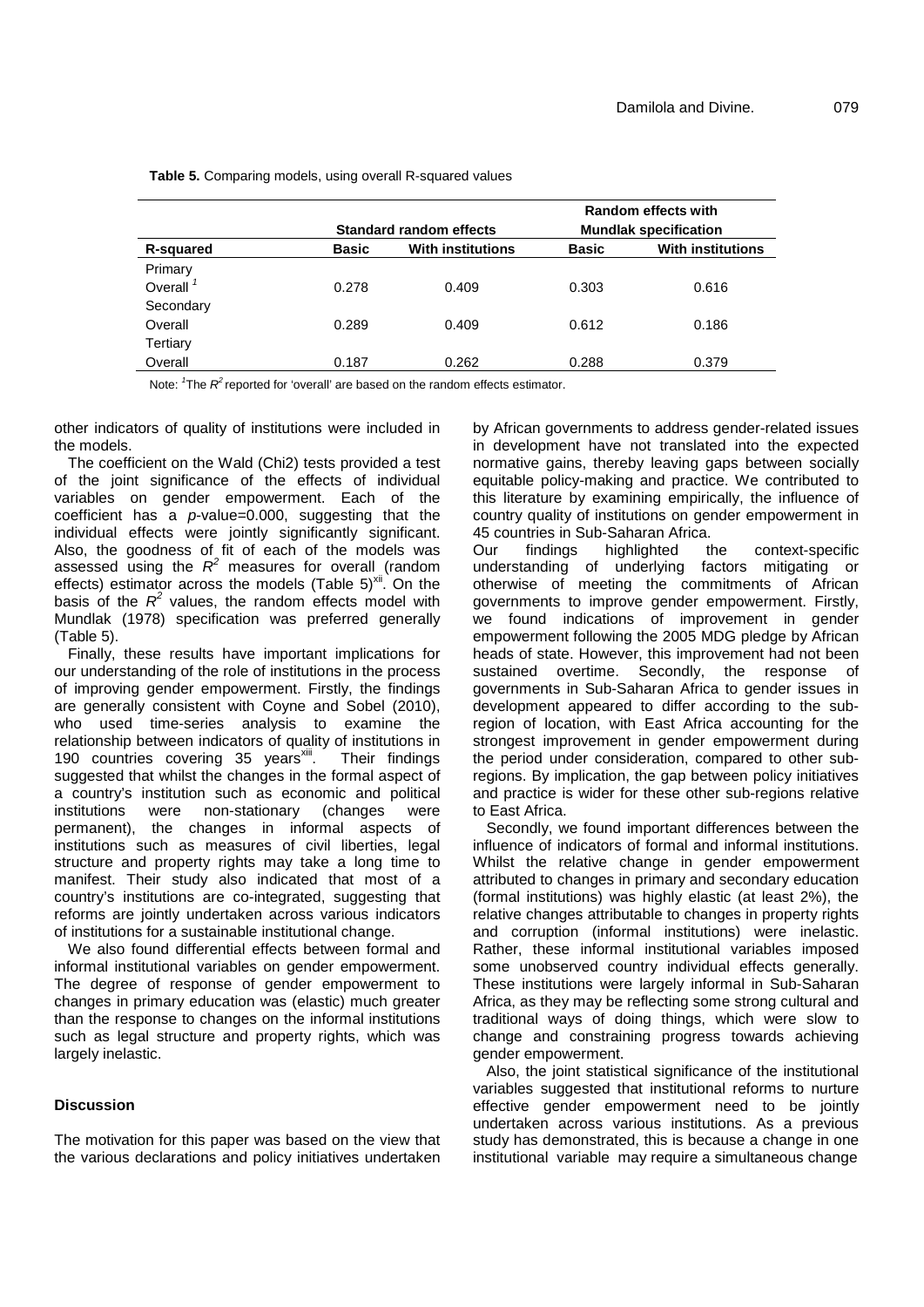in another. In future research, we hope to collect more data and extend the analysis to examine the capacity of governments in Sub-Sahara to effect joint institutional changes.

An implication of our findings is that they highlight the importance of understanding the context-specific underlying issues such as determinants of gender empowerment, for an effective linkage between policy initiatives and practice. Improved quality of institutions will enhance women's capacity to exercise their rights, greater access to resources and actively participate in<br>and initiate policy dialogue, advocacy, and and initiate policy dialogue, advocacy, and operationalising gender-related development policies.

## **ACKNOWLEDGEMENT**

We acknowledge the support of the African Technology Policy Studies Network (ATPS) towards the successful presentation of an earlier version of our paper at the conference in Mombasa 07 – 11 November 2011. The helpful comments received from the reviewer are Nations gratefully acknowledged.

#### **References**

- Acemoglu D, Johnson S (2005). Unbundling Institutions. J. Polit. Econ. 115:949-945.
- African Development Forum (2008). ACTION: Achieving gender equality and women's empowerment in Africa. Sixth African Development Forum, United Nations Conference Centre, Addis Ababa.
- African Union (2004). Solemn Declaration on Gender Equality. African Union Secretariat, Addis Ababa, Ethiopia. [Available from http://www.thegreatinitiative.com/wp-
- 
- content/uploads/2010/11/SDGEA-full-declaration-text.pdf]. Baltagi BH (2005). *Econometric Analysis of Panel Data*. 3rd Edition. UK: John Willy and Sons. Chapter 2.
- Cameron CA, Trivedi PK (2009). *Microeconometrics Using Stata*. Stata Press. Texas: StataCorp LP. Pp. 255-260.
- Coyne CJ, Sobel RS (2010). How are institutions related? In Gwartney J., Hall, J., and Lawson, R., '*Economic Freedom of the World: 2010 Annual Report*'. Canada: Frazer Institute. Ch.3. [Available from http://www.freetheworld.com/2010/reports/world/EFW2010\_BOOK.pdf].
- Goetz AM (2003). Women political effectiveness-a conceptual framework. In 'A.M. Goetz and S. Hassim(eds.), *No Shortcuts to Power: African Women in Politics and Policy Making'*. London: Zed **Books**
- Golla AM, Malhotra A, Nanda P, Mehra R (2011). Understanding and Measuring Women's Economic Empowerment - Definition, Framework and Indicators. International Center for Research on VIII. Women. http://www.icrw.org/ .
- Gwartney JD, Hall JC, Lawson R (2010). *Economic Freedom of the World: 2010 Annual Report*. Fraser Institute. [Digital copy available from www.freetheworld.com].
- Heritage Foundation (2011). *2011 Index of Economic Freedom*. Eds. Ambassador Terry Miller and Kim R. Holmes. The Heritage Foundation and Dow Jones & Company, Inc. [Available from http://www.heritage.org/Index/pdf/2011/Index2011\_Full.pdf].
- Jones AM. (2005). Applied Econometrics for Health Economists: a<br>practical guide. 2<sup>nd</sup> Edition. [Available from <sub>vi</sub> http://www.york.ac.uk/res/herc/teach/OHE-Booklet.pdf].
- Kabeer N (1999). Resources, agency, achievements: reflections on the measurement of women's empowerment. *Develop. Change* 30(3): 435-464.
- Kabeer N (2005). Gender equality and women's empowerment: A critical of the Third Millennium Development Goal. *Gender and Develop.* 13(10): 13-24.
- Mundlak Y (1978). On the pooling of time series and cross-section data. *Econometrica* 46: 69-85.
- Roy KC, Blomqvist HC, Clark C (2008a). Development and Gender Empowerment: Conceptual and Theoretical Issues. In '*Development and Gender Empowerment in the Global Economy*'. World Scientific Studies in International Economics, vol. 5. World Scientific Publishing.
- Roy KC, Blomqvist HC, Clark C (2008b). Development and Gender Empowerment in the Global Economy. *World Scientific Studies in International Economics*, vol. 5. World Scientific Publishing.
- Schuler RS, Hashemi SM, Riley AP, Akhter A (1996). Credit programs, patriarchy and men's violence against women in rural Bangladesh. S*oc. Sci. Med.* 43(12): 1729-1742.
- Sen P (1999). Enhancing women's choices in responding to domestic violence in Calcutta: a comparison of employment and education. *The Eur. J. Develop. Res.* 11(2): 65-86.
- UNDESA (2013). The Millennium Development Goals Report. UNDESA, United Nations: New http://www.un.org/ ]
- UNFPA (2004). *Investing in People: National Progress in Implementing the International Conference on Population and Development Programme of Action 1994-2004*. UN: New York.
- United Nations (2000). United Nations Millennium Declaration. United Nations Resolution adopted by the General Assembly, 55/2. [Available from the set of the set of the set of the set of the set of the set of the set of the set of the set of the set of the set of the set of the set of the set of the set of the set of the set of the set of the set

http://www.un.org/millennium/declaration/ares552e.pdf].

United Nations (2005). *2005 World Summit Outcome*. United Nations Resolution adopted by the General Assembly, 60/1. [Available from http://daccess-dds-

ny.un.org/doc/UNDOC/GEN/N05/487/60/PDF/N0548760.pdf?OpenEl ement].

United Nations (2005). *Resolution adopted by the General Assembly*. 2005 World Summit Outcome, 16<sup>th</sup> Session. Available from http://daccess-dds-

ny.un.org/doc/UNDOC/GEN/N05/487/60/PDF/N0548760.pdf?OpenEl ement].

United Nations Economic Commission for Africa (2008). African Union Gender Policy. Addis Ababa. [Available from http://www.uneca.org/acgd/events/cfmGender/Conference%20of%20 Ministers\_doc/Final%20Gender%20Policy.pdf].

#### **Endnotes**

- I. http://unstats.un.org/unsd/mdg/Data.aspx.<br>II. http://data.worldbank.org/indicator/SP.DYI
- II. http://data.worldbank.org/indicator/SP.DYN.LE00.IN/countries<br>III. http://www.freetheworld.com/index.html
- III. http://www.freetheworld.com/index.html<br>IV. http://www.heritage.org/Index/
- http://www.heritage.org/Index/
- Both data sets are freely available to the public.
- For technical details of the components and derivation of the EFW index, see Gwartney et al (2010).
- Over 250 academic papers have used the EFW data set<br>since 1994 The list is available at since 1994. The list is available at http://www.freetheworld.com/papers.html.
- http://www.transparency.org/policy\_research/surveys\_indices/ cpi/2010/in\_detail.
- For details of the components and derivation of index of Economic Freedom, see Heritage Foundation (2011).
- X. The post-2005 MDG declaration relates to the 2005 World Summit, held from 14 to 16 September at United Nations Headquarters in New York, when more than 170 Heads of State and Government pledged intention to address issues surrounding development, security, human rights in their respective countries (UN 2005).
- XI. All the three measures of education attainments tend to affect each other. For example, completion of secondary education requires initial completion of primary education.